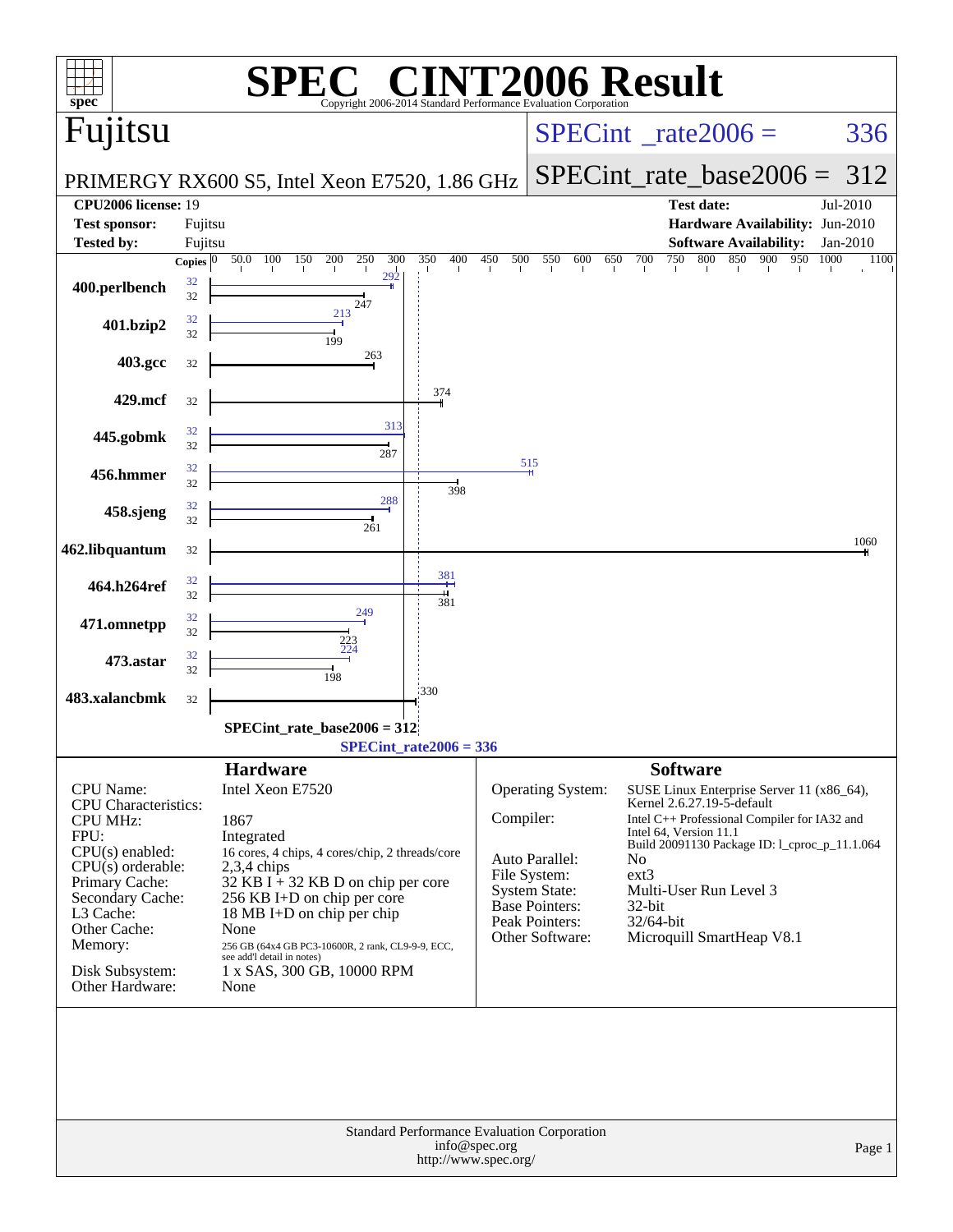

### Fujitsu

#### SPECint rate $2006 = 336$

#### PRIMERGY RX600 S5, Intel Xeon E7520, 1.86 GHz [SPECint\\_rate\\_base2006 =](http://www.spec.org/auto/cpu2006/Docs/result-fields.html#SPECintratebase2006) 312

**[CPU2006 license:](http://www.spec.org/auto/cpu2006/Docs/result-fields.html#CPU2006license)** 19 **[Test date:](http://www.spec.org/auto/cpu2006/Docs/result-fields.html#Testdate)** Jul-2010 **[Test sponsor:](http://www.spec.org/auto/cpu2006/Docs/result-fields.html#Testsponsor)** Fujitsu **[Hardware Availability:](http://www.spec.org/auto/cpu2006/Docs/result-fields.html#HardwareAvailability)** Jun-2010 **[Tested by:](http://www.spec.org/auto/cpu2006/Docs/result-fields.html#Testedby)** Fujitsu **[Software Availability:](http://www.spec.org/auto/cpu2006/Docs/result-fields.html#SoftwareAvailability)** Jan-2010

#### **[Results Table](http://www.spec.org/auto/cpu2006/Docs/result-fields.html#ResultsTable)**

|                    | <b>Base</b>   |                |       |                                                                                                          |            |                |            | <b>Peak</b>   |                |              |                |              |                |              |
|--------------------|---------------|----------------|-------|----------------------------------------------------------------------------------------------------------|------------|----------------|------------|---------------|----------------|--------------|----------------|--------------|----------------|--------------|
| <b>Benchmark</b>   | <b>Copies</b> | <b>Seconds</b> | Ratio | <b>Seconds</b>                                                                                           | Ratio      | <b>Seconds</b> | Ratio      | <b>Copies</b> | <b>Seconds</b> | <b>Ratio</b> | <b>Seconds</b> | <b>Ratio</b> | <b>Seconds</b> | <b>Ratio</b> |
| 400.perlbench      | 32            | 1268           | 247   | 1270                                                                                                     | 246        | 1259           | 248        | 32            | 1064           | 294          | 1072           | 292          | 1077           | 290          |
| 401.bzip2          | 32            | 1546           | 200   | 1552                                                                                                     | 199        | 1551           | <b>199</b> | 32            | 1451           | 213          | 1449           | 213          | 1455           | 212          |
| $403.\mathrm{gcc}$ | 32            | 979            | 263   | 983                                                                                                      | 262        | 980            | 263        | 32            | 979            | 263          | 983            | 262          | 980            | 263          |
| $429$ .mcf         | 32            | 780            | 374   | 788                                                                                                      | 371        | 781            | 374        | 32            | 780            | 374          | 788            | 371          | 781            | 374          |
| $445$ .gobmk       | 32            | 1169           | 287   | 1169                                                                                                     | 287        | 1172           | 286        | 32            | 1074           | 313          | 1074           | 313          | 1074           | 313          |
| 456.hmmer          | 32            | 749            | 399   | 751                                                                                                      | 398        | 751            | 398        | 32            | 574            | 520          | 580            | 514          | 580            | 515          |
| $458$ .sjeng       | 32            | 1477           | 262   | 1491                                                                                                     | <b>260</b> | 1481           | 261        | 32            | 1343           | 288          | 1342           | 289          | 1343           | 288          |
| 462.libquantum     | 32            | 629            | 1050  | 628                                                                                                      | 1060       | 626            | 1060       | 32            | 629            | 1050         | 628            | 1060         | 626            | 1060         |
| 464.h264ref        | 32            | 1852           | 382   | 1878                                                                                                     | 377        | 1858           | 381        | 32            | 1796           | 394          | 1858           | 381          | 1863           | 380          |
| 471.omnetpp        | 32            | 898            | 223   | 898                                                                                                      | 223        | 895            | 223        | 32            | 806            | 248          | 804            | <u>249</u>   | 802            | 249          |
| $473$ . astar      | 32            | 1135           | 198   | 1142                                                                                                     | 197        | 1137           | 198        | 32            | 1002           | 224          | 1003           | 224          | 1003           | 224          |
| 483.xalancbmk      | 32            | 669            | 330   | 666                                                                                                      | 331        | 669            | 330l       | 32            | 669            | 330          | 666            | 331          | 669            | 330          |
|                    |               |                |       | Results appear in the order in which they were run. Bold underlined text indicates a median measurement. |            |                |            |               |                |              |                |              |                |              |

#### **[Submit Notes](http://www.spec.org/auto/cpu2006/Docs/result-fields.html#SubmitNotes)**

The config file option 'submit' was used. numactl was used to bind copies to the cores

#### **[Operating System Notes](http://www.spec.org/auto/cpu2006/Docs/result-fields.html#OperatingSystemNotes)**

'ulimit -s unlimited' was used to set the stacksize to unlimited prior to run

#### **[Platform Notes](http://www.spec.org/auto/cpu2006/Docs/result-fields.html#PlatformNotes)**

The system automatically configures the memory to run at 800 MHz.

#### **[General Notes](http://www.spec.org/auto/cpu2006/Docs/result-fields.html#GeneralNotes)**

 For information about Fujitsu please visit: <http://www.fujitsu.com> Binaries were compiled on SLES 10 with Binutils 2.18.50.0.7.20080502

# **[Base Compiler Invocation](http://www.spec.org/auto/cpu2006/Docs/result-fields.html#BaseCompilerInvocation)**

[C benchmarks](http://www.spec.org/auto/cpu2006/Docs/result-fields.html#Cbenchmarks): [icc -m32](http://www.spec.org/cpu2006/results/res2010q3/cpu2006-20100716-12458.flags.html#user_CCbase_intel_icc_32bit_5ff4a39e364c98233615fdd38438c6f2)

[C++ benchmarks:](http://www.spec.org/auto/cpu2006/Docs/result-fields.html#CXXbenchmarks) [icpc -m32](http://www.spec.org/cpu2006/results/res2010q3/cpu2006-20100716-12458.flags.html#user_CXXbase_intel_icpc_32bit_4e5a5ef1a53fd332b3c49e69c3330699)

> Standard Performance Evaluation Corporation [info@spec.org](mailto:info@spec.org) <http://www.spec.org/>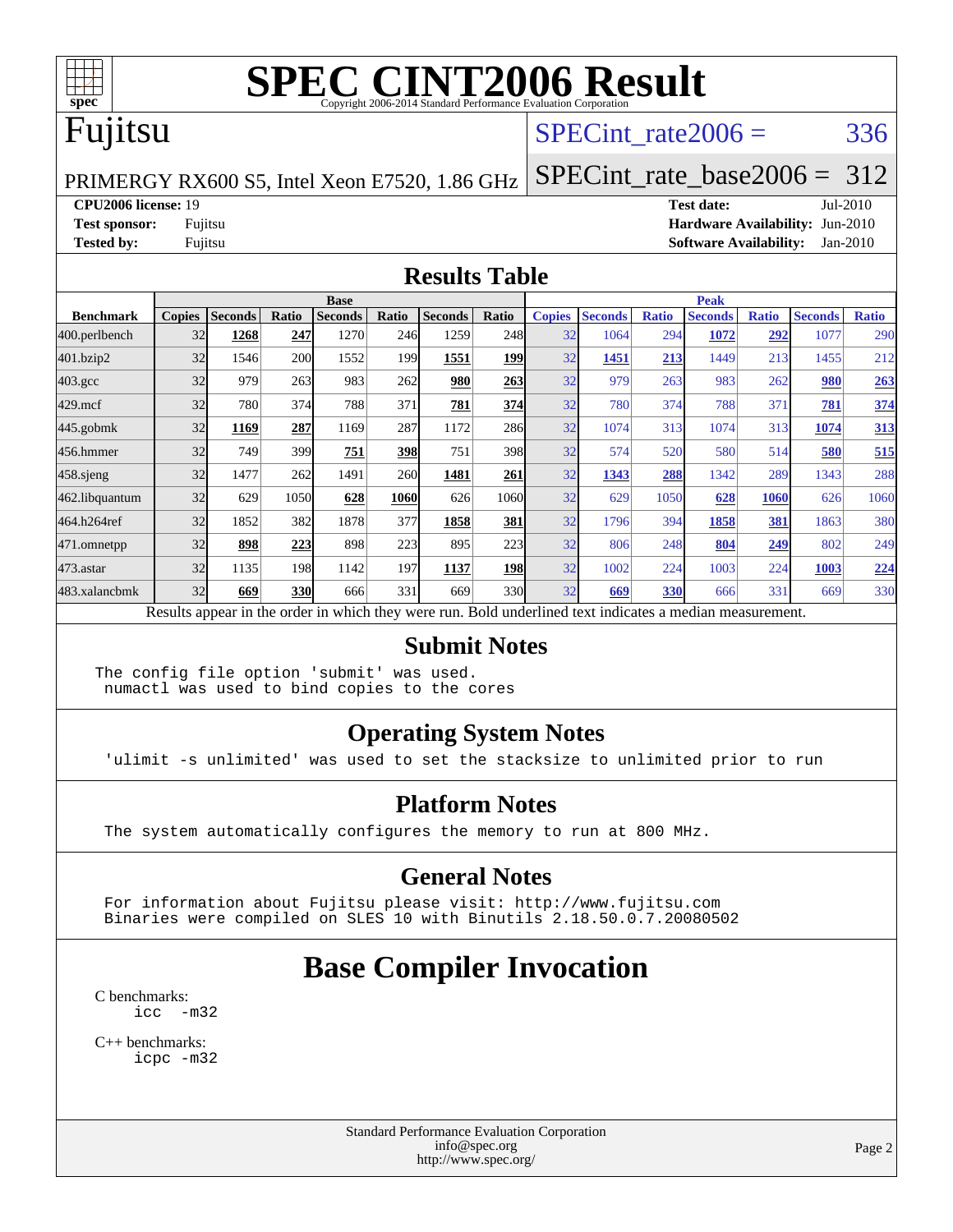

## Fujitsu

SPECint rate $2006 = 336$ 

[SPECint\\_rate\\_base2006 =](http://www.spec.org/auto/cpu2006/Docs/result-fields.html#SPECintratebase2006) 312

PRIMERGY RX600 S5, Intel Xeon E7520, 1.86 GHz

**[CPU2006 license:](http://www.spec.org/auto/cpu2006/Docs/result-fields.html#CPU2006license)** 19 **[Test date:](http://www.spec.org/auto/cpu2006/Docs/result-fields.html#Testdate)** Jul-2010 **[Test sponsor:](http://www.spec.org/auto/cpu2006/Docs/result-fields.html#Testsponsor)** Fujitsu **[Hardware Availability:](http://www.spec.org/auto/cpu2006/Docs/result-fields.html#HardwareAvailability)** Jun-2010 **[Tested by:](http://www.spec.org/auto/cpu2006/Docs/result-fields.html#Testedby)** Fujitsu **[Software Availability:](http://www.spec.org/auto/cpu2006/Docs/result-fields.html#SoftwareAvailability)** Jan-2010

#### **[Base Portability Flags](http://www.spec.org/auto/cpu2006/Docs/result-fields.html#BasePortabilityFlags)**

 400.perlbench: [-DSPEC\\_CPU\\_LINUX\\_IA32](http://www.spec.org/cpu2006/results/res2010q3/cpu2006-20100716-12458.flags.html#b400.perlbench_baseCPORTABILITY_DSPEC_CPU_LINUX_IA32) 462.libquantum: [-DSPEC\\_CPU\\_LINUX](http://www.spec.org/cpu2006/results/res2010q3/cpu2006-20100716-12458.flags.html#b462.libquantum_baseCPORTABILITY_DSPEC_CPU_LINUX) 483.xalancbmk: [-DSPEC\\_CPU\\_LINUX](http://www.spec.org/cpu2006/results/res2010q3/cpu2006-20100716-12458.flags.html#b483.xalancbmk_baseCXXPORTABILITY_DSPEC_CPU_LINUX)

**[Base Optimization Flags](http://www.spec.org/auto/cpu2006/Docs/result-fields.html#BaseOptimizationFlags)**

[C benchmarks](http://www.spec.org/auto/cpu2006/Docs/result-fields.html#Cbenchmarks):

[-xSSE4.2](http://www.spec.org/cpu2006/results/res2010q3/cpu2006-20100716-12458.flags.html#user_CCbase_f-xSSE42_f91528193cf0b216347adb8b939d4107) [-ipo](http://www.spec.org/cpu2006/results/res2010q3/cpu2006-20100716-12458.flags.html#user_CCbase_f-ipo) [-O3](http://www.spec.org/cpu2006/results/res2010q3/cpu2006-20100716-12458.flags.html#user_CCbase_f-O3) [-no-prec-div](http://www.spec.org/cpu2006/results/res2010q3/cpu2006-20100716-12458.flags.html#user_CCbase_f-no-prec-div) [-static](http://www.spec.org/cpu2006/results/res2010q3/cpu2006-20100716-12458.flags.html#user_CCbase_f-static) [-opt-prefetch](http://www.spec.org/cpu2006/results/res2010q3/cpu2006-20100716-12458.flags.html#user_CCbase_f-opt-prefetch)

[C++ benchmarks:](http://www.spec.org/auto/cpu2006/Docs/result-fields.html#CXXbenchmarks)

[-xSSE4.2](http://www.spec.org/cpu2006/results/res2010q3/cpu2006-20100716-12458.flags.html#user_CXXbase_f-xSSE42_f91528193cf0b216347adb8b939d4107) [-ipo](http://www.spec.org/cpu2006/results/res2010q3/cpu2006-20100716-12458.flags.html#user_CXXbase_f-ipo) [-O3](http://www.spec.org/cpu2006/results/res2010q3/cpu2006-20100716-12458.flags.html#user_CXXbase_f-O3) [-no-prec-div](http://www.spec.org/cpu2006/results/res2010q3/cpu2006-20100716-12458.flags.html#user_CXXbase_f-no-prec-div) [-opt-prefetch](http://www.spec.org/cpu2006/results/res2010q3/cpu2006-20100716-12458.flags.html#user_CXXbase_f-opt-prefetch) [-Wl,-z,muldefs](http://www.spec.org/cpu2006/results/res2010q3/cpu2006-20100716-12458.flags.html#user_CXXbase_link_force_multiple1_74079c344b956b9658436fd1b6dd3a8a) [-L/home/cmplr/usr3/alrahate/cpu2006.1.1.ic11.1/libic11.1-32bit -lsmartheap](http://www.spec.org/cpu2006/results/res2010q3/cpu2006-20100716-12458.flags.html#user_CXXbase_SmartHeap_d86dffe4a79b79ef8890d5cce17030c3)

#### **[Base Other Flags](http://www.spec.org/auto/cpu2006/Docs/result-fields.html#BaseOtherFlags)**

[C benchmarks](http://www.spec.org/auto/cpu2006/Docs/result-fields.html#Cbenchmarks):

403.gcc: [-Dalloca=\\_alloca](http://www.spec.org/cpu2006/results/res2010q3/cpu2006-20100716-12458.flags.html#b403.gcc_baseEXTRA_CFLAGS_Dalloca_be3056838c12de2578596ca5467af7f3)

#### **[Peak Compiler Invocation](http://www.spec.org/auto/cpu2006/Docs/result-fields.html#PeakCompilerInvocation)**

[C benchmarks \(except as noted below\)](http://www.spec.org/auto/cpu2006/Docs/result-fields.html#Cbenchmarksexceptasnotedbelow):

[icc -m32](http://www.spec.org/cpu2006/results/res2010q3/cpu2006-20100716-12458.flags.html#user_CCpeak_intel_icc_32bit_5ff4a39e364c98233615fdd38438c6f2)

401.bzip2: [icc -m64](http://www.spec.org/cpu2006/results/res2010q3/cpu2006-20100716-12458.flags.html#user_peakCCLD401_bzip2_intel_icc_64bit_bda6cc9af1fdbb0edc3795bac97ada53)

456.hmmer: [icc -m64](http://www.spec.org/cpu2006/results/res2010q3/cpu2006-20100716-12458.flags.html#user_peakCCLD456_hmmer_intel_icc_64bit_bda6cc9af1fdbb0edc3795bac97ada53)

458.sjeng: [icc -m64](http://www.spec.org/cpu2006/results/res2010q3/cpu2006-20100716-12458.flags.html#user_peakCCLD458_sjeng_intel_icc_64bit_bda6cc9af1fdbb0edc3795bac97ada53)

[C++ benchmarks \(except as noted below\):](http://www.spec.org/auto/cpu2006/Docs/result-fields.html#CXXbenchmarksexceptasnotedbelow) [icpc -m32](http://www.spec.org/cpu2006/results/res2010q3/cpu2006-20100716-12458.flags.html#user_CXXpeak_intel_icpc_32bit_4e5a5ef1a53fd332b3c49e69c3330699)

473.astar: [icpc -m64](http://www.spec.org/cpu2006/results/res2010q3/cpu2006-20100716-12458.flags.html#user_peakCXXLD473_astar_intel_icpc_64bit_fc66a5337ce925472a5c54ad6a0de310)

#### **[Peak Portability Flags](http://www.spec.org/auto/cpu2006/Docs/result-fields.html#PeakPortabilityFlags)**

 400.perlbench: [-DSPEC\\_CPU\\_LINUX\\_IA32](http://www.spec.org/cpu2006/results/res2010q3/cpu2006-20100716-12458.flags.html#b400.perlbench_peakCPORTABILITY_DSPEC_CPU_LINUX_IA32) 401.bzip2: [-DSPEC\\_CPU\\_LP64](http://www.spec.org/cpu2006/results/res2010q3/cpu2006-20100716-12458.flags.html#suite_peakCPORTABILITY401_bzip2_DSPEC_CPU_LP64) 456.hmmer: [-DSPEC\\_CPU\\_LP64](http://www.spec.org/cpu2006/results/res2010q3/cpu2006-20100716-12458.flags.html#suite_peakCPORTABILITY456_hmmer_DSPEC_CPU_LP64) 458.sjeng: [-DSPEC\\_CPU\\_LP64](http://www.spec.org/cpu2006/results/res2010q3/cpu2006-20100716-12458.flags.html#suite_peakCPORTABILITY458_sjeng_DSPEC_CPU_LP64)

Continued on next page

Standard Performance Evaluation Corporation [info@spec.org](mailto:info@spec.org) <http://www.spec.org/>

Page 3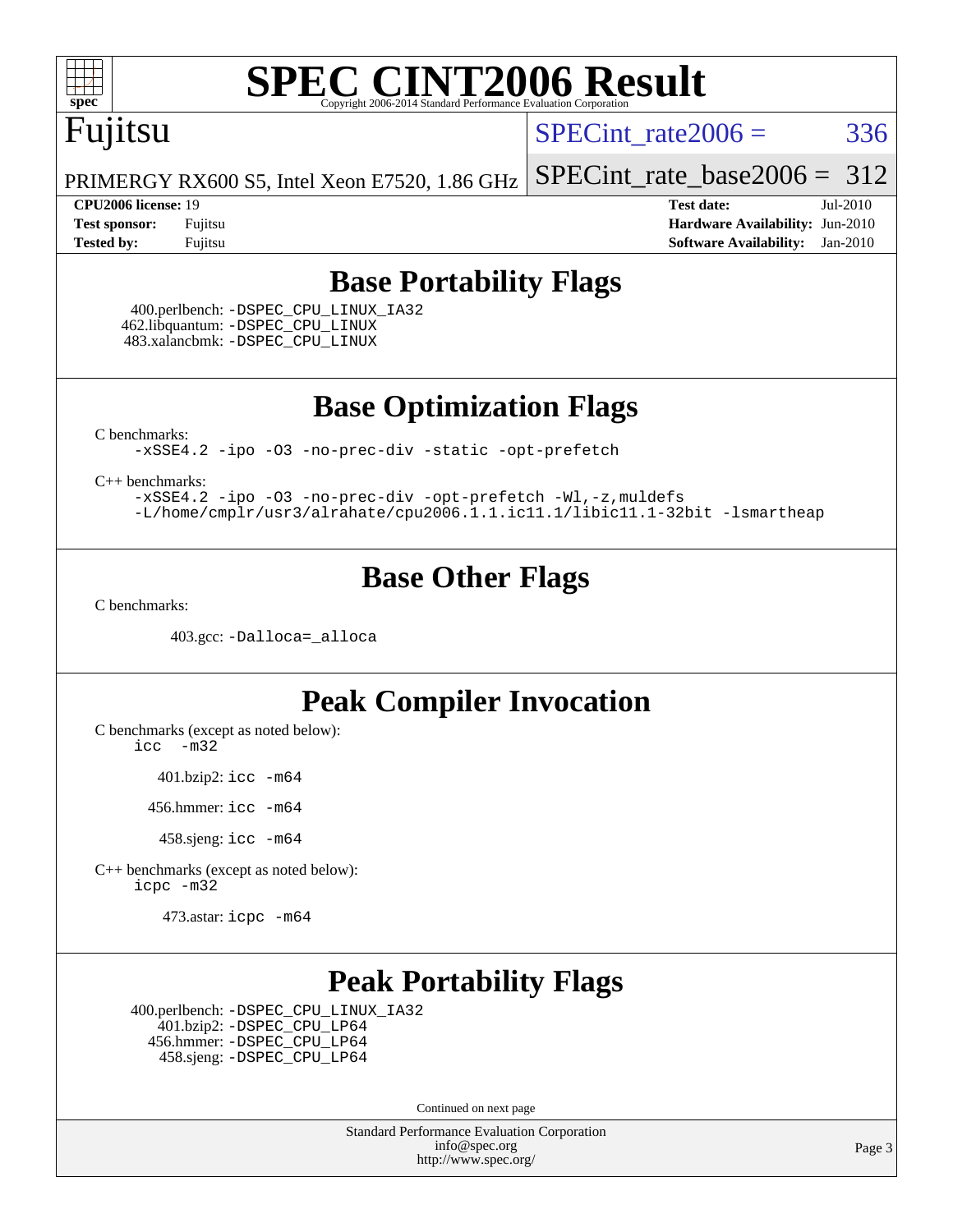

# Fujitsu

SPECint rate $2006 = 336$ 

PRIMERGY RX600 S5, Intel Xeon E7520, 1.86 GHz

[SPECint\\_rate\\_base2006 =](http://www.spec.org/auto/cpu2006/Docs/result-fields.html#SPECintratebase2006) 312

**[CPU2006 license:](http://www.spec.org/auto/cpu2006/Docs/result-fields.html#CPU2006license)** 19 **[Test date:](http://www.spec.org/auto/cpu2006/Docs/result-fields.html#Testdate)** Jul-2010 **[Test sponsor:](http://www.spec.org/auto/cpu2006/Docs/result-fields.html#Testsponsor)** Fujitsu **[Hardware Availability:](http://www.spec.org/auto/cpu2006/Docs/result-fields.html#HardwareAvailability)** Jun-2010 **[Tested by:](http://www.spec.org/auto/cpu2006/Docs/result-fields.html#Testedby)** Fujitsu **[Software Availability:](http://www.spec.org/auto/cpu2006/Docs/result-fields.html#SoftwareAvailability)** Jan-2010

### **[Peak Portability Flags \(Continued\)](http://www.spec.org/auto/cpu2006/Docs/result-fields.html#PeakPortabilityFlags)**

 462.libquantum: [-DSPEC\\_CPU\\_LINUX](http://www.spec.org/cpu2006/results/res2010q3/cpu2006-20100716-12458.flags.html#b462.libquantum_peakCPORTABILITY_DSPEC_CPU_LINUX) 473.astar: [-DSPEC\\_CPU\\_LP64](http://www.spec.org/cpu2006/results/res2010q3/cpu2006-20100716-12458.flags.html#suite_peakCXXPORTABILITY473_astar_DSPEC_CPU_LP64) 483.xalancbmk: [-DSPEC\\_CPU\\_LINUX](http://www.spec.org/cpu2006/results/res2010q3/cpu2006-20100716-12458.flags.html#b483.xalancbmk_peakCXXPORTABILITY_DSPEC_CPU_LINUX)

#### **[Peak Optimization Flags](http://www.spec.org/auto/cpu2006/Docs/result-fields.html#PeakOptimizationFlags)**

[C benchmarks](http://www.spec.org/auto/cpu2006/Docs/result-fields.html#Cbenchmarks):

 400.perlbench: [-xSSE4.2](http://www.spec.org/cpu2006/results/res2010q3/cpu2006-20100716-12458.flags.html#user_peakPASS2_CFLAGSPASS2_LDCFLAGS400_perlbench_f-xSSE42_f91528193cf0b216347adb8b939d4107)(pass 2) [-prof-gen](http://www.spec.org/cpu2006/results/res2010q3/cpu2006-20100716-12458.flags.html#user_peakPASS1_CFLAGSPASS1_LDCFLAGS400_perlbench_prof_gen_e43856698f6ca7b7e442dfd80e94a8fc)(pass 1) [-ipo](http://www.spec.org/cpu2006/results/res2010q3/cpu2006-20100716-12458.flags.html#user_peakPASS2_CFLAGSPASS2_LDCFLAGS400_perlbench_f-ipo)(pass 2) [-O3](http://www.spec.org/cpu2006/results/res2010q3/cpu2006-20100716-12458.flags.html#user_peakPASS2_CFLAGSPASS2_LDCFLAGS400_perlbench_f-O3)(pass 2) [-no-prec-div](http://www.spec.org/cpu2006/results/res2010q3/cpu2006-20100716-12458.flags.html#user_peakPASS2_CFLAGSPASS2_LDCFLAGS400_perlbench_f-no-prec-div)(pass 2) [-static](http://www.spec.org/cpu2006/results/res2010q3/cpu2006-20100716-12458.flags.html#user_peakPASS2_CFLAGSPASS2_LDCFLAGS400_perlbench_f-static)(pass 2) [-prof-use](http://www.spec.org/cpu2006/results/res2010q3/cpu2006-20100716-12458.flags.html#user_peakPASS2_CFLAGSPASS2_LDCFLAGS400_perlbench_prof_use_bccf7792157ff70d64e32fe3e1250b55)(pass 2) [-ansi-alias](http://www.spec.org/cpu2006/results/res2010q3/cpu2006-20100716-12458.flags.html#user_peakCOPTIMIZE400_perlbench_f-ansi-alias)

 401.bzip2: [-xSSE4.2](http://www.spec.org/cpu2006/results/res2010q3/cpu2006-20100716-12458.flags.html#user_peakPASS2_CFLAGSPASS2_LDCFLAGS401_bzip2_f-xSSE42_f91528193cf0b216347adb8b939d4107)(pass 2) [-prof-gen](http://www.spec.org/cpu2006/results/res2010q3/cpu2006-20100716-12458.flags.html#user_peakPASS1_CFLAGSPASS1_LDCFLAGS401_bzip2_prof_gen_e43856698f6ca7b7e442dfd80e94a8fc)(pass 1) [-ipo](http://www.spec.org/cpu2006/results/res2010q3/cpu2006-20100716-12458.flags.html#user_peakPASS2_CFLAGSPASS2_LDCFLAGS401_bzip2_f-ipo)(pass 2) [-O3](http://www.spec.org/cpu2006/results/res2010q3/cpu2006-20100716-12458.flags.html#user_peakPASS2_CFLAGSPASS2_LDCFLAGS401_bzip2_f-O3)(pass 2) [-no-prec-div](http://www.spec.org/cpu2006/results/res2010q3/cpu2006-20100716-12458.flags.html#user_peakPASS2_CFLAGSPASS2_LDCFLAGS401_bzip2_f-no-prec-div)(pass 2) [-static](http://www.spec.org/cpu2006/results/res2010q3/cpu2006-20100716-12458.flags.html#user_peakPASS2_CFLAGSPASS2_LDCFLAGS401_bzip2_f-static)(pass 2) [-prof-use](http://www.spec.org/cpu2006/results/res2010q3/cpu2006-20100716-12458.flags.html#user_peakPASS2_CFLAGSPASS2_LDCFLAGS401_bzip2_prof_use_bccf7792157ff70d64e32fe3e1250b55)(pass 2) [-opt-prefetch](http://www.spec.org/cpu2006/results/res2010q3/cpu2006-20100716-12458.flags.html#user_peakCOPTIMIZE401_bzip2_f-opt-prefetch) [-ansi-alias](http://www.spec.org/cpu2006/results/res2010q3/cpu2006-20100716-12458.flags.html#user_peakCOPTIMIZE401_bzip2_f-ansi-alias) [-auto-ilp32](http://www.spec.org/cpu2006/results/res2010q3/cpu2006-20100716-12458.flags.html#user_peakCOPTIMIZE401_bzip2_f-auto-ilp32)

 $403.\text{gcc: basepeak}$  = yes

 $429$ .mcf: basepeak = yes

 445.gobmk: [-xSSE4.2](http://www.spec.org/cpu2006/results/res2010q3/cpu2006-20100716-12458.flags.html#user_peakPASS2_CFLAGSPASS2_LDCFLAGS445_gobmk_f-xSSE42_f91528193cf0b216347adb8b939d4107)(pass 2) [-prof-gen](http://www.spec.org/cpu2006/results/res2010q3/cpu2006-20100716-12458.flags.html#user_peakPASS1_CFLAGSPASS1_LDCFLAGS445_gobmk_prof_gen_e43856698f6ca7b7e442dfd80e94a8fc)(pass 1) [-prof-use](http://www.spec.org/cpu2006/results/res2010q3/cpu2006-20100716-12458.flags.html#user_peakPASS2_CFLAGSPASS2_LDCFLAGS445_gobmk_prof_use_bccf7792157ff70d64e32fe3e1250b55)(pass 2) [-O2](http://www.spec.org/cpu2006/results/res2010q3/cpu2006-20100716-12458.flags.html#user_peakCOPTIMIZE445_gobmk_f-O2) [-ipo](http://www.spec.org/cpu2006/results/res2010q3/cpu2006-20100716-12458.flags.html#user_peakCOPTIMIZE445_gobmk_f-ipo) [-no-prec-div](http://www.spec.org/cpu2006/results/res2010q3/cpu2006-20100716-12458.flags.html#user_peakCOPTIMIZE445_gobmk_f-no-prec-div) [-ansi-alias](http://www.spec.org/cpu2006/results/res2010q3/cpu2006-20100716-12458.flags.html#user_peakCOPTIMIZE445_gobmk_f-ansi-alias)

 456.hmmer: [-xSSE4.2](http://www.spec.org/cpu2006/results/res2010q3/cpu2006-20100716-12458.flags.html#user_peakCOPTIMIZE456_hmmer_f-xSSE42_f91528193cf0b216347adb8b939d4107) [-ipo](http://www.spec.org/cpu2006/results/res2010q3/cpu2006-20100716-12458.flags.html#user_peakCOPTIMIZE456_hmmer_f-ipo) [-O3](http://www.spec.org/cpu2006/results/res2010q3/cpu2006-20100716-12458.flags.html#user_peakCOPTIMIZE456_hmmer_f-O3) [-no-prec-div](http://www.spec.org/cpu2006/results/res2010q3/cpu2006-20100716-12458.flags.html#user_peakCOPTIMIZE456_hmmer_f-no-prec-div) [-static](http://www.spec.org/cpu2006/results/res2010q3/cpu2006-20100716-12458.flags.html#user_peakCOPTIMIZE456_hmmer_f-static) [-unroll2](http://www.spec.org/cpu2006/results/res2010q3/cpu2006-20100716-12458.flags.html#user_peakCOPTIMIZE456_hmmer_f-unroll_784dae83bebfb236979b41d2422d7ec2) [-ansi-alias](http://www.spec.org/cpu2006/results/res2010q3/cpu2006-20100716-12458.flags.html#user_peakCOPTIMIZE456_hmmer_f-ansi-alias) [-auto-ilp32](http://www.spec.org/cpu2006/results/res2010q3/cpu2006-20100716-12458.flags.html#user_peakCOPTIMIZE456_hmmer_f-auto-ilp32)

 458.sjeng: [-xSSE4.2](http://www.spec.org/cpu2006/results/res2010q3/cpu2006-20100716-12458.flags.html#user_peakPASS2_CFLAGSPASS2_LDCFLAGS458_sjeng_f-xSSE42_f91528193cf0b216347adb8b939d4107)(pass 2) [-prof-gen](http://www.spec.org/cpu2006/results/res2010q3/cpu2006-20100716-12458.flags.html#user_peakPASS1_CFLAGSPASS1_LDCFLAGS458_sjeng_prof_gen_e43856698f6ca7b7e442dfd80e94a8fc)(pass 1) [-ipo](http://www.spec.org/cpu2006/results/res2010q3/cpu2006-20100716-12458.flags.html#user_peakPASS2_CFLAGSPASS2_LDCFLAGS458_sjeng_f-ipo)(pass 2) [-O3](http://www.spec.org/cpu2006/results/res2010q3/cpu2006-20100716-12458.flags.html#user_peakPASS2_CFLAGSPASS2_LDCFLAGS458_sjeng_f-O3)(pass 2) [-no-prec-div](http://www.spec.org/cpu2006/results/res2010q3/cpu2006-20100716-12458.flags.html#user_peakPASS2_CFLAGSPASS2_LDCFLAGS458_sjeng_f-no-prec-div)(pass 2) [-static](http://www.spec.org/cpu2006/results/res2010q3/cpu2006-20100716-12458.flags.html#user_peakPASS2_CFLAGSPASS2_LDCFLAGS458_sjeng_f-static)(pass 2)  $-prof-use(pass 2) -unroll4 -auto-ilp32$  $-prof-use(pass 2) -unroll4 -auto-ilp32$  $-prof-use(pass 2) -unroll4 -auto-ilp32$  $-prof-use(pass 2) -unroll4 -auto-ilp32$  $-prof-use(pass 2) -unroll4 -auto-ilp32$ 

462.libquantum: basepeak = yes

 464.h264ref: [-xSSE4.2](http://www.spec.org/cpu2006/results/res2010q3/cpu2006-20100716-12458.flags.html#user_peakPASS2_CFLAGSPASS2_LDCFLAGS464_h264ref_f-xSSE42_f91528193cf0b216347adb8b939d4107)(pass 2) [-prof-gen](http://www.spec.org/cpu2006/results/res2010q3/cpu2006-20100716-12458.flags.html#user_peakPASS1_CFLAGSPASS1_LDCFLAGS464_h264ref_prof_gen_e43856698f6ca7b7e442dfd80e94a8fc)(pass 1) [-ipo](http://www.spec.org/cpu2006/results/res2010q3/cpu2006-20100716-12458.flags.html#user_peakPASS2_CFLAGSPASS2_LDCFLAGS464_h264ref_f-ipo)(pass 2) [-O3](http://www.spec.org/cpu2006/results/res2010q3/cpu2006-20100716-12458.flags.html#user_peakPASS2_CFLAGSPASS2_LDCFLAGS464_h264ref_f-O3)(pass 2) [-no-prec-div](http://www.spec.org/cpu2006/results/res2010q3/cpu2006-20100716-12458.flags.html#user_peakPASS2_CFLAGSPASS2_LDCFLAGS464_h264ref_f-no-prec-div)(pass 2) [-static](http://www.spec.org/cpu2006/results/res2010q3/cpu2006-20100716-12458.flags.html#user_peakPASS2_CFLAGSPASS2_LDCFLAGS464_h264ref_f-static)(pass 2) [-prof-use](http://www.spec.org/cpu2006/results/res2010q3/cpu2006-20100716-12458.flags.html#user_peakPASS2_CFLAGSPASS2_LDCFLAGS464_h264ref_prof_use_bccf7792157ff70d64e32fe3e1250b55)(pass 2) [-unroll2](http://www.spec.org/cpu2006/results/res2010q3/cpu2006-20100716-12458.flags.html#user_peakCOPTIMIZE464_h264ref_f-unroll_784dae83bebfb236979b41d2422d7ec2) [-ansi-alias](http://www.spec.org/cpu2006/results/res2010q3/cpu2006-20100716-12458.flags.html#user_peakCOPTIMIZE464_h264ref_f-ansi-alias)

[C++ benchmarks:](http://www.spec.org/auto/cpu2006/Docs/result-fields.html#CXXbenchmarks)

 471.omnetpp: [-xSSE4.2](http://www.spec.org/cpu2006/results/res2010q3/cpu2006-20100716-12458.flags.html#user_peakPASS2_CXXFLAGSPASS2_LDCXXFLAGS471_omnetpp_f-xSSE42_f91528193cf0b216347adb8b939d4107)(pass 2) [-prof-gen](http://www.spec.org/cpu2006/results/res2010q3/cpu2006-20100716-12458.flags.html#user_peakPASS1_CXXFLAGSPASS1_LDCXXFLAGS471_omnetpp_prof_gen_e43856698f6ca7b7e442dfd80e94a8fc)(pass 1) [-ipo](http://www.spec.org/cpu2006/results/res2010q3/cpu2006-20100716-12458.flags.html#user_peakPASS2_CXXFLAGSPASS2_LDCXXFLAGS471_omnetpp_f-ipo)(pass 2) [-O3](http://www.spec.org/cpu2006/results/res2010q3/cpu2006-20100716-12458.flags.html#user_peakPASS2_CXXFLAGSPASS2_LDCXXFLAGS471_omnetpp_f-O3)(pass 2) [-no-prec-div](http://www.spec.org/cpu2006/results/res2010q3/cpu2006-20100716-12458.flags.html#user_peakPASS2_CXXFLAGSPASS2_LDCXXFLAGS471_omnetpp_f-no-prec-div)(pass 2) [-prof-use](http://www.spec.org/cpu2006/results/res2010q3/cpu2006-20100716-12458.flags.html#user_peakPASS2_CXXFLAGSPASS2_LDCXXFLAGS471_omnetpp_prof_use_bccf7792157ff70d64e32fe3e1250b55)(pass 2) [-ansi-alias](http://www.spec.org/cpu2006/results/res2010q3/cpu2006-20100716-12458.flags.html#user_peakCXXOPTIMIZE471_omnetpp_f-ansi-alias) [-opt-ra-region-strategy=block](http://www.spec.org/cpu2006/results/res2010q3/cpu2006-20100716-12458.flags.html#user_peakCXXOPTIMIZE471_omnetpp_f-opt-ra-region-strategy-block_a0a37c372d03933b2a18d4af463c1f69) [-Wl,-z,muldefs](http://www.spec.org/cpu2006/results/res2010q3/cpu2006-20100716-12458.flags.html#user_peakEXTRA_LDFLAGS471_omnetpp_link_force_multiple1_74079c344b956b9658436fd1b6dd3a8a) [-L/home/cmplr/usr3/alrahate/cpu2006.1.1.ic11.1/libic11.1-32bit -lsmartheap](http://www.spec.org/cpu2006/results/res2010q3/cpu2006-20100716-12458.flags.html#user_peakEXTRA_LIBS471_omnetpp_SmartHeap_d86dffe4a79b79ef8890d5cce17030c3)

473.astar:  $-xSSE4$ . 2(pass 2)  $-prof-gen(pass 1) -ipo(pass 2)$  $-prof-gen(pass 1) -ipo(pass 2)$  $-prof-gen(pass 1) -ipo(pass 2)$  $-prof-gen(pass 1) -ipo(pass 2)$ [-O3](http://www.spec.org/cpu2006/results/res2010q3/cpu2006-20100716-12458.flags.html#user_peakPASS2_CXXFLAGSPASS2_LDCXXFLAGS473_astar_f-O3)(pass 2) [-no-prec-div](http://www.spec.org/cpu2006/results/res2010q3/cpu2006-20100716-12458.flags.html#user_peakPASS2_CXXFLAGSPASS2_LDCXXFLAGS473_astar_f-no-prec-div)(pass 2) [-prof-use](http://www.spec.org/cpu2006/results/res2010q3/cpu2006-20100716-12458.flags.html#user_peakPASS2_CXXFLAGSPASS2_LDCXXFLAGS473_astar_prof_use_bccf7792157ff70d64e32fe3e1250b55)(pass 2) [-ansi-alias](http://www.spec.org/cpu2006/results/res2010q3/cpu2006-20100716-12458.flags.html#user_peakCXXOPTIMIZE473_astar_f-ansi-alias) [-opt-ra-region-strategy=routine](http://www.spec.org/cpu2006/results/res2010q3/cpu2006-20100716-12458.flags.html#user_peakCXXOPTIMIZE473_astar_f-opt-ra-region-strategy-routine_ba086ea3b1d46a52e1238e2ca173ed44) [-Wl,-z,muldefs](http://www.spec.org/cpu2006/results/res2010q3/cpu2006-20100716-12458.flags.html#user_peakEXTRA_LDFLAGS473_astar_link_force_multiple1_74079c344b956b9658436fd1b6dd3a8a) [-L/home/cmplr/usr3/alrahate/cpu2006.1.1.ic11.1/libic11.1-64bit -lsmartheap64](http://www.spec.org/cpu2006/results/res2010q3/cpu2006-20100716-12458.flags.html#user_peakEXTRA_LIBS473_astar_SmartHeap64_e2306cda84805d1ab360117a79ff779c)

Continued on next page

Standard Performance Evaluation Corporation [info@spec.org](mailto:info@spec.org) <http://www.spec.org/>

Page 4